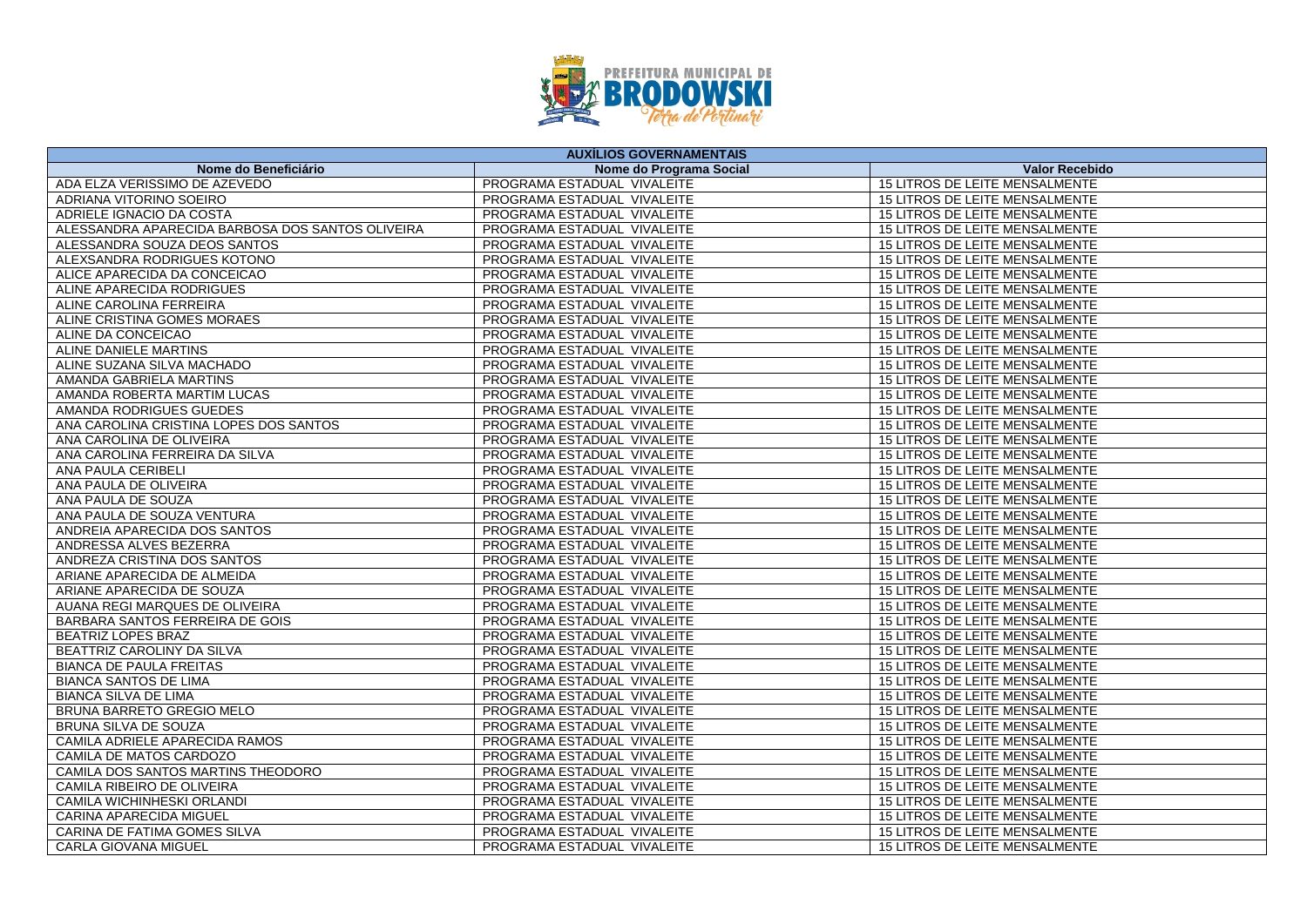

| CARLA GIOVANA MIGUEL                   | PROGRAMA ESTADUAL VIVALEITE | 15 LITROS DE LEITE MENSALMENTE        |
|----------------------------------------|-----------------------------|---------------------------------------|
| <b>CARLA REGINA MENEZES</b>            | PROGRAMA ESTADUAL VIVALEITE | 15 LITROS DE LEITE MENSALMENTE        |
| CARLEINE PEREIRA DA SILVA              | PROGRAMA ESTADUAL VIVALEITE | 15 LITROS DE LEITE MENSALMENTE        |
| CAROLINE LOURENCO DA SILVA             | PROGRAMA ESTADUAL VIVALEITE | 15 LITROS DE LEITE MENSALMENTE        |
| <b>CINTIA MOURA</b>                    | PROGRAMA ESTADUAL VIVALEITE | 15 LITROS DE LEITE MENSALMENTE        |
| <b>CLAUDILENE SIMEIA DOS REIS</b>      | PROGRAMA ESTADUAL VIVALEITE | 15 LITROS DE LEITE MENSALMENTE        |
| CLEIA APARECIDA DE CARVALHO SILVA      | PROGRAMA ESTADUAL VIVALEITE | 15 LITROS DE LEITE MENSALMENTE        |
| CLERIA DE ARAUJO SANTOS DE SOUZA       | PROGRAMA ESTADUAL VIVALEITE | 15 LITROS DE LEITE MENSALMENTE        |
| CRISLAINE JAINE MINELLI ALVES          | PROGRAMA ESTADUAL VIVALEITE | <b>15 LITROS DE LEITE MENSALMENTE</b> |
| <b>CRISTIANE MOREIRA FREITAS</b>       | PROGRAMA ESTADUAL VIVALEITE | 15 LITROS DE LEITE MENSALMENTE        |
| CRISTIANE ROSALINA FORCARELI RODRIGUES | PROGRAMA ESTADUAL VIVALEITE | 15 LITROS DE LEITE MENSALMENTE        |
| CRISTIANI ESPINDOLA PEREIRA            | PROGRAMA ESTADUAL VIVALEITE | 15 LITROS DE LEITE MENSALMENTE        |
| CRISTINA DE JESUS SOUSA                | PROGRAMA ESTADUAL VIVALEITE | 15 LITROS DE LEITE MENSALMENTE        |
| CRISTYANE COSTA GONCALVES AMARAL       | PROGRAMA ESTADUAL VIVALEITE | <b>15 LITROS DE LEITE MENSALMENTE</b> |
| DAIANA SILVA ALVES                     | PROGRAMA ESTADUAL VIVALEITE | 15 LITROS DE LEITE MENSALMENTE        |
| DAIANE NUNES DOS SANTOS                | PROGRAMA ESTADUAL VIVALEITE | 15 LITROS DE LEITE MENSALMENTE        |
| DAIRA FERREIRA LOPES                   | PROGRAMA ESTADUAL VIVALEITE | 15 LITROS DE LEITE MENSALMENTE        |
| DALIANE MARTINS DA COSTA               | PROGRAMA ESTADUAL VIVALEITE | 15 LITROS DE LEITE MENSALMENTE        |
| DANIELA CRISTIANE POPOLIN BEZERRA      | PROGRAMA ESTADUAL VIVALEITE | 15 LITROS DE LEITE MENSALMENTE        |
| DARCILIA FRANCISCA DOS SANTOS          | PROGRAMA ESTADUAL VIVALEITE | <b>15 LITROS DE LEITE MENSALMENTE</b> |
| DEBORA ALINE DA SILVA ANTONIO          | PROGRAMA ESTADUAL VIVALEITE | 15 LITROS DE LEITE MENSALMENTE        |
| DIVINA JULIANA SOARES FREIRE           | PROGRAMA ESTADUAL VIVALEITE | 15 LITROS DE LEITE MENSALMENTE        |
| EDILAINE APARECIDA DOS SANTOS          | PROGRAMA ESTADUAL VIVALEITE | 15 LITROS DE LEITE MENSALMENTE        |
| EDNA APARECIDA DALTOSO MACEDO          | PROGRAMA ESTADUAL VIVALEITE | 15 LITROS DE LEITE MENSALMENTE        |
| EDNEIA QUINTINO DA SILVA LIMA          | PROGRAMA ESTADUAL VIVALEITE | 15 LITROS DE LEITE MENSALMENTE        |
| EDUARDA NAIANA DE OLIVEIRA             | PROGRAMA ESTADUAL VIVALEITE | 15 LITROS DE LEITE MENSALMENTE        |
| ELAINE CRISTINA DE OLIVEIRA DOS SANTOS | PROGRAMA ESTADUAL VIVALEITE | 15 LITROS DE LEITE MENSALMENTE        |
| ELIANA APARECIDA RUBINATO MACHADO      | PROGRAMA ESTADUAL VIVALEITE | 15 LITROS DE LEITE MENSALMENTE        |
| ELIANA ARAUJO DA SILVA                 | PROGRAMA ESTADUAL VIVALEITE | 15 LITROS DE LEITE MENSALMENTE        |
| ELIANE CRISTINA DE OLIVEIRA            | PROGRAMA ESTADUAL VIVALEITE | 15 LITROS DE LEITE MENSALMENTE        |
| ELIENE MORAES OLIVEIRA                 | PROGRAMA ESTADUAL VIVALEITE | 15 LITROS DE LEITE MENSALMENTE        |
| ELISANGELA DA SILVA CARDOSO            | PROGRAMA ESTADUAL VIVALEITE | 15 LITROS DE LEITE MENSALMENTE        |
| ESTELA APARECIDA CANDIDO LEITE         | PROGRAMA ESTADUAL VIVALEITE | <b>15 LITROS DE LEITE MENSALMENTE</b> |
| EVA DOS SANTOS ARAGAO                  | PROGRAMA ESTADUAL VIVALEITE | 15 LITROS DE LEITE MENSALMENTE        |
| FABIANA DA SILVA                       | PROGRAMA ESTADUAL VIVALEITE | 15 LITROS DE LEITE MENSALMENTE        |
| FABRICIA NAPOLIANA LOPES DOS SANTOS    | PROGRAMA ESTADUAL VIVALEITE | 15 LITROS DE LEITE MENSALMENTE        |
| FERNANDA DONIZETE MARTINS              | PROGRAMA ESTADUAL VIVALEITE | 15 LITROS DE LEITE MENSALMENTE        |
| FERNANDA TRIGO JERONIMO                | PROGRAMA ESTADUAL VIVALEITE | 15 LITROS DE LEITE MENSALMENTE        |
| FERNANDA VIEIRA DE JESUS BANQUERI      | PROGRAMA ESTADUAL VIVALEITE | 15 LITROS DE LEITE MENSALMENTE        |
| FLAVIA MARIA DA SILVA VALENTIN         | PROGRAMA ESTADUAL VIVALEITE | 15 LITROS DE LEITE MENSALMENTE        |
| FRANCIELE FLORENTINO FELIX             | PROGRAMA ESTADUAL VIVALEITE | 15 LITROS DE LEITE MENSALMENTE        |
| <b>FRANCILENE SOUZA BORGES</b>         | PROGRAMA ESTADUAL VIVALEITE | 15 LITROS DE LEITE MENSALMENTE        |
| GABRIELA FERREIRA DA SILVA RODRIGUES   | PROGRAMA ESTADUAL VIVALEITE | 15 LITROS DE LEITE MENSALMENTE        |
| GABRIELA MARTINS DA SILVA VICENTINI    | PROGRAMA ESTADUAL VIVALEITE | 15 LITROS DE LEITE MENSALMENTE        |
| <b>GEICIELI NUNES RODRIGUES</b>        | PROGRAMA ESTADUAL VIVALEITE | 15 LITROS DE LEITE MENSALMENTE        |
| GEOVANA CRISTINA DE SOUZA              | PROGRAMA ESTADUAL VIVALEITE | 15 LITROS DE LEITE MENSALMENTE        |
| GISELE ADRIANA PEREIRA REIS            | PROGRAMA ESTADUAL VIVALEITE | 15 LITROS DE LEITE MENSALMENTE        |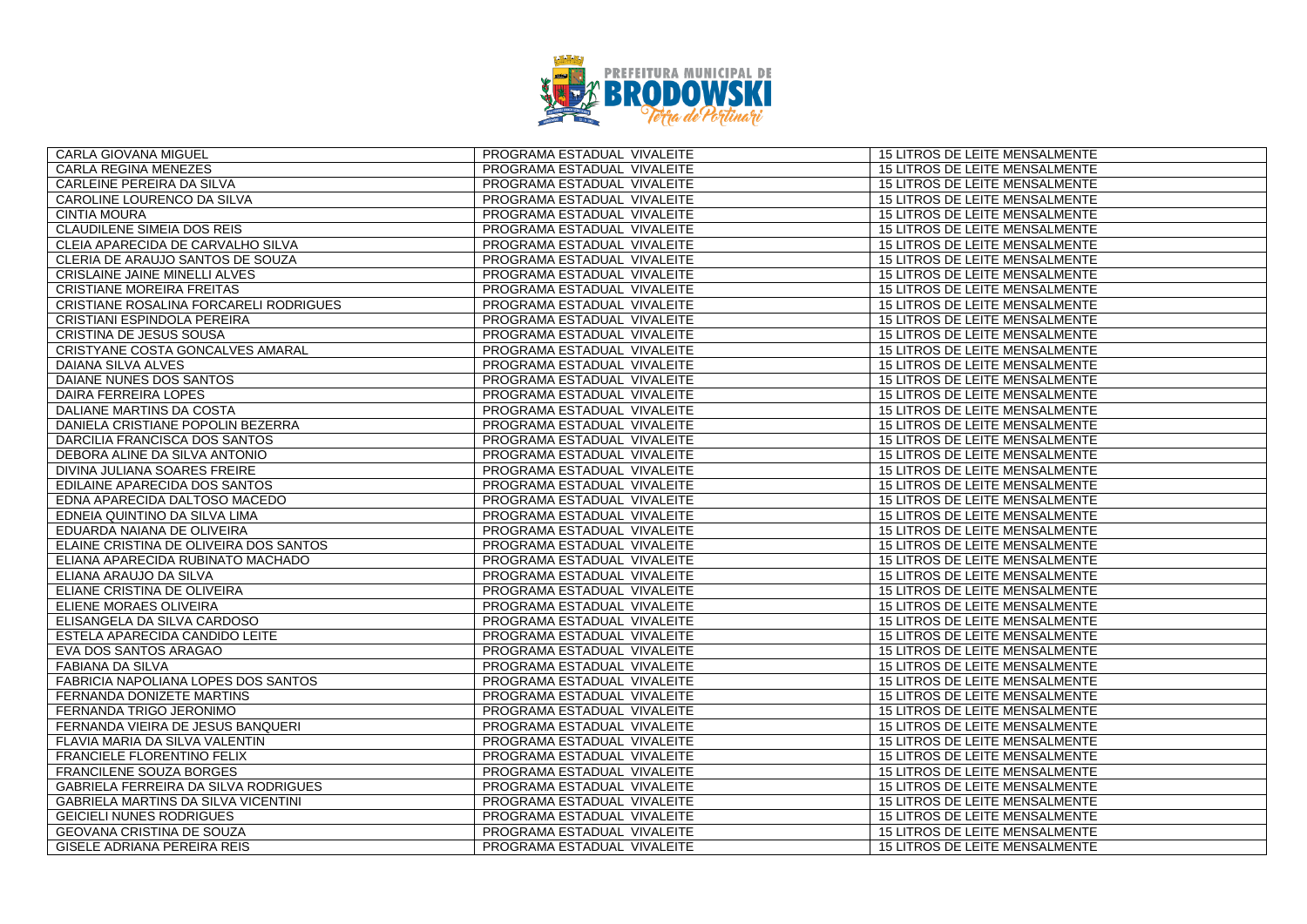

| GISELE ADRIANA THOMAZINI VENEZIA              | PROGRAMA ESTADUAL VIVALEITE | 15 LITROS DE LEITE MENSALMENTE        |
|-----------------------------------------------|-----------------------------|---------------------------------------|
| GISELE APARECIDA FELISBERTO                   | PROGRAMA ESTADUAL VIVALEITE | 15 LITROS DE LEITE MENSALMENTE        |
| GISELE CRISTINA DA SILVA                      | PROGRAMA ESTADUAL VIVALEITE | 15 LITROS DE LEITE MENSALMENTE        |
| <b>GISLAINE LAZARO BERCHELI</b>               | PROGRAMA ESTADUAL VIVALEITE | 15 LITROS DE LEITE MENSALMENTE        |
| GISLAINE LOPES DOS SANTOS OLIVEIRA            | PROGRAMA ESTADUAL VIVALEITE | 15 LITROS DE LEITE MENSALMENTE        |
| <b>GISLANIA ROBERTA SILVA DOS REIS</b>        | PROGRAMA ESTADUAL VIVALEITE | 15 LITROS DE LEITE MENSALMENTE        |
| <b>GRACIELE RODRIGUES CANDIDO</b>             | PROGRAMA ESTADUAL VIVALEITE | <b>15 LITROS DE LEITE MENSALMENTE</b> |
| HELEM CRISTINA DE OLIVEIRA                    | PROGRAMA ESTADUAL VIVALEITE | 15 LITROS DE LEITE MENSALMENTE        |
| <b>HELOISA LIMA COSTA</b>                     | PROGRAMA ESTADUAL VIVALEITE | 15 LITROS DE LEITE MENSALMENTE        |
| IARA ALICE XAVIER COLOMBARI                   | PROGRAMA ESTADUAL VIVALEITE | 15 LITROS DE LEITE MENSALMENTE        |
| IOHANA MICAELI DE OLIVEIRA SILVA              | PROGRAMA ESTADUAL VIVALEITE | 15 LITROS DE LEITE MENSALMENTE        |
| ITALA APARECIDA DA SILVA MOTA DE SOUZA        | PROGRAMA ESTADUAL VIVALEITE | 15 LITROS DE LEITE MENSALMENTE        |
| <b>IVANETE DE OLIVEIRA</b>                    | PROGRAMA ESTADUAL VIVALEITE | 15 LITROS DE LEITE MENSALMENTE        |
| IZILDA APARECIDA OLIVEIRA                     | PROGRAMA ESTADUAL VIVALEITE | 15 LITROS DE LEITE MENSALMENTE        |
| JAIANE LUZ DE SOUSA                           | PROGRAMA ESTADUAL VIVALEITE | 15 LITROS DE LEITE MENSALMENTE        |
| JANAINA BERNARDES NICOLAU                     | PROGRAMA ESTADUAL VIVALEITE | 15 LITROS DE LEITE MENSALMENTE        |
| <b>JANAINA DA SILVA SANTANA</b>               | PROGRAMA ESTADUAL VIVALEITE | <b>15 LITROS DE LEITE MENSALMENTE</b> |
| JANAINA RAMOS MONTEIRO                        | PROGRAMA ESTADUAL VIVALEITE | 15 LITROS DE LEITE MENSALMENTE        |
| JAYNE FRANCIELI PRIGNOLATO                    | PROGRAMA ESTADUAL VIVALEITE | 15 LITROS DE LEITE MENSALMENTE        |
| JENIFER FRANCIELE DA COSTA SILVA              | PROGRAMA ESTADUAL VIVALEITE | 15 LITROS DE LEITE MENSALMENTE        |
| JENIFER TOZARINI DOS SANTOS                   | PROGRAMA ESTADUAL VIVALEITE | 15 LITROS DE LEITE MENSALMENTE        |
| JENIFFER CRISTINA DE PAULA                    | PROGRAMA ESTADUAL VIVALEITE | 15 LITROS DE LEITE MENSALMENTE        |
| <b>JESSICA APARECIDA DE OLIVEIRA</b>          | PROGRAMA ESTADUAL VIVALEITE | <b>15 LITROS DE LEITE MENSALMENTE</b> |
| <b>JESSICA CARLA DOS SANTOS</b>               | PROGRAMA ESTADUAL VIVALEITE | 15 LITROS DE LEITE MENSALMENTE        |
| JESSICA CRISTINA DE OLIVEIRA FERRANTI         | PROGRAMA ESTADUAL VIVALEITE | 15 LITROS DE LEITE MENSALMENTE        |
| <b>JESSICA DE SOUSA PEREIRA</b>               | PROGRAMA ESTADUAL VIVALEITE | 15 LITROS DE LEITE MENSALMENTE        |
| JESSICA MARA VENEZIA HIPOLITO                 | PROGRAMA ESTADUAL VIVALEITE | 15 LITROS DE LEITE MENSALMENTE        |
| <b>JESSICA SAMARA PEREIRA BRITO</b>           | PROGRAMA ESTADUAL VIVALEITE | <b>15 LITROS DE LEITE MENSALMENTE</b> |
| JOANA DARC SOARES DOS SANTOS                  | PROGRAMA ESTADUAL VIVALEITE | 15 LITROS DE LEITE MENSALMENTE        |
| JOICE RIBEIRO DE CASTRO                       | PROGRAMA ESTADUAL VIVALEITE | <b>15 LITROS DE LEITE MENSALMENTE</b> |
| JOSEANE MARIA DA SILVA DOS SANTOS             | PROGRAMA ESTADUAL VIVALEITE | 15 LITROS DE LEITE MENSALMENTE        |
| JOSEVANIA SANTANA BARROS                      | PROGRAMA ESTADUAL VIVALEITE | 15 LITROS DE LEITE MENSALMENTE        |
| JOSIANE APARECIDA DE ALMEIDA                  | PROGRAMA ESTADUAL VIVALEITE | 15 LITROS DE LEITE MENSALMENTE        |
| JOSIANE APARECIDA DE OLIVEIRA DE PAULO        | PROGRAMA ESTADUAL VIVALEITE | 15 LITROS DE LEITE MENSALMENTE        |
| <b>JOSIANE MOURA</b>                          | PROGRAMA ESTADUAL VIVALEITE | 15 LITROS DE LEITE MENSALMENTE        |
| <b>JOSIANI CRISTINA DOS SANTOS</b>            | PROGRAMA ESTADUAL VIVALEITE | 15 LITROS DE LEITE MENSALMENTE        |
| JULIANA FERNANDA RODRIGUES BARBOSA            | PROGRAMA ESTADUAL VIVALEITE | 15 LITROS DE LEITE MENSALMENTE        |
| <b>JULIANA PATRICIA MINELLI</b>               | PROGRAMA ESTADUAL VIVALEITE | 15 LITROS DE LEITE MENSALMENTE        |
| <b>JULIANA SARAIVA DE BRITO</b>               | PROGRAMA ESTADUAL VIVALEITE | <b>15 LITROS DE LEITE MENSALMENTE</b> |
| KARINE FERREIRA PINHEIRO DA CONCEICAO ANTONIO | PROGRAMA ESTADUAL VIVALEITE | 15 LITROS DE LEITE MENSALMENTE        |
| KARLA ROBERTA MARIGHETTI SOUZA                | PROGRAMA ESTADUAL VIVALEITE | 15 LITROS DE LEITE MENSALMENTE        |
| KAROLAINE CRISTINA IZAIAS                     | PROGRAMA ESTADUAL VIVALEITE | 15 LITROS DE LEITE MENSALMENTE        |
| <b>KATIANA LIMA SANTOS</b>                    | PROGRAMA ESTADUAL VIVALEITE | 15 LITROS DE LEITE MENSALMENTE        |
| <b>KEILIANE MENDES MARTINS</b>                | PROGRAMA ESTADUAL VIVALEITE | <b>15 LITROS DE LEITE MENSALMENTE</b> |
| KEILIANE MENDES MARTINS                       | PROGRAMA ESTADUAL VIVALEITE | 15 LITROS DE LEITE MENSALMENTE        |
| KEITELI TOZARINI DOS SANTOS                   | PROGRAMA ESTADUAL VIVALEITE | 15 LITROS DE LEITE MENSALMENTE        |
| KELLE MARQUES GONCALVES THEODORO              | PROGRAMA ESTADUAL VIVALEITE | 15 LITROS DE LEITE MENSALMENTE        |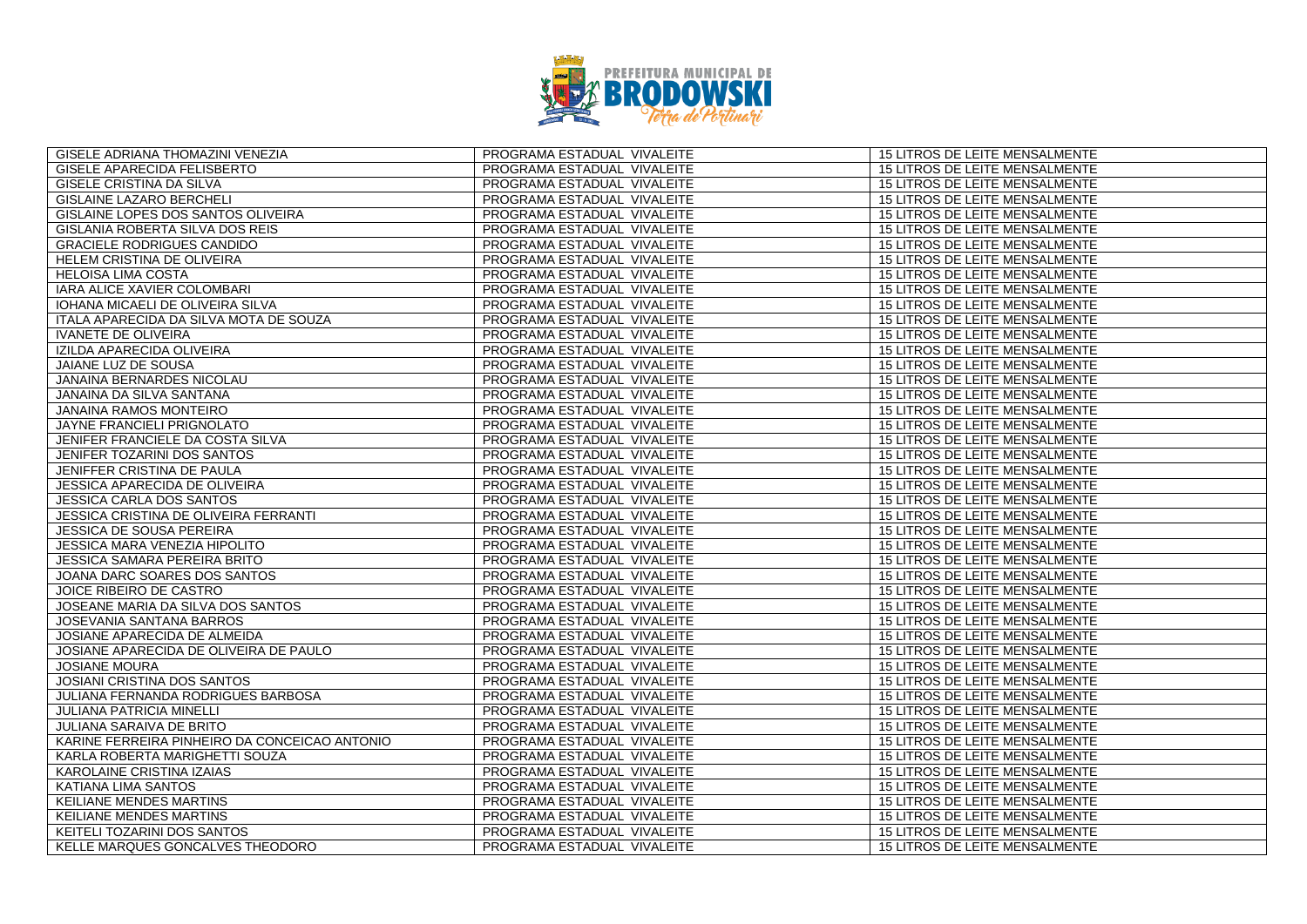

| LAIS AMANDA DE SOUSA SILVA              | PROGRAMA ESTADUAL VIVALEITE | 15 LITROS DE LEITE MENSALMENTE        |
|-----------------------------------------|-----------------------------|---------------------------------------|
| LAIS CRISTINA DA SILVA PINHO            | PROGRAMA ESTADUAL VIVALEITE | 15 LITROS DE LEITE MENSALMENTE        |
| LAISLA FERNANDA DE OLIVEIRA DAL POGIETO | PROGRAMA ESTADUAL VIVALEITE | 15 LITROS DE LEITE MENSALMENTE        |
| LEANDRA MARCIA QUINTINO OLIVEIRA        | PROGRAMA ESTADUAL VIVALEITE | 15 LITROS DE LEITE MENSALMENTE        |
| LEIDIANE CAROLAINE MINELLI ALVES        | PROGRAMA ESTADUAL VIVALEITE | 15 LITROS DE LEITE MENSALMENTE        |
| LEIDIANE LETICIA COLOMBARI              | PROGRAMA ESTADUAL VIVALEITE | 15 LITROS DE LEITE MENSALMENTE        |
| LEIRIANE APARECIDA DE ALMEIDA           | PROGRAMA ESTADUAL VIVALEITE | <b>15 LITROS DE LEITE MENSALMENTE</b> |
| LETICIA DE ASSIS FERNANDES              | PROGRAMA ESTADUAL VIVALEITE | 15 LITROS DE LEITE MENSALMENTE        |
| LETICIA LAURA BARBOSA DOS SANTOS        | PROGRAMA ESTADUAL VIVALEITE | 15 LITROS DE LEITE MENSALMENTE        |
| <b>LIDIANE MARIA RIBEIRO</b>            | PROGRAMA ESTADUAL VIVALEITE | 15 LITROS DE LEITE MENSALMENTE        |
| LILIAN APARECIDA DE CASTRO SANTOS       | PROGRAMA ESTADUAL VIVALEITE | 15 LITROS DE LEITE MENSALMENTE        |
| LIRIAN CRISTINA PACHECO                 | PROGRAMA ESTADUAL VIVALEITE | <b>15 LITROS DE LEITE MENSALMENTE</b> |
| LORENA CRISTINA FERRANTI MAGRON         | PROGRAMA ESTADUAL VIVALEITE | 15 LITROS DE LEITE MENSALMENTE        |
| LORRAINE EDUARDA DE SOUSA               | PROGRAMA ESTADUAL VIVALEITE | 15 LITROS DE LEITE MENSALMENTE        |
| LOURDES ROBERTA DOS SANTOS              | PROGRAMA ESTADUAL VIVALEITE | 15 LITROS DE LEITE MENSALMENTE        |
| LUANA APARECIDA DA SILVA                | PROGRAMA ESTADUAL VIVALEITE | 15 LITROS DE LEITE MENSALMENTE        |
| LUCIA COZERO                            | PROGRAMA ESTADUAL VIVALEITE | <b>15 LITROS DE LEITE MENSALMENTE</b> |
| LUCIANA DA SILVA                        | PROGRAMA ESTADUAL VIVALEITE | 15 LITROS DE LEITE MENSALMENTE        |
| LUCIANA FERREIRA                        | PROGRAMA ESTADUAL VIVALEITE | 15 LITROS DE LEITE MENSALMENTE        |
| LUCIANA PAULINO EUGENIO RAMOS           | PROGRAMA ESTADUAL VIVALEITE | 15 LITROS DE LEITE MENSALMENTE        |
| LUCILENE CRISTINA PIOVANI ANDRADE       | PROGRAMA ESTADUAL VIVALEITE | 15 LITROS DE LEITE MENSALMENTE        |
| LUZIA DE FATIMA BALBINO RODRIGUES       | PROGRAMA ESTADUAL VIVALEITE | 15 LITROS DE LEITE MENSALMENTE        |
| <b>MACIANA LIMA MOREIRA</b>             | PROGRAMA ESTADUAL VIVALEITE | 15 LITROS DE LEITE MENSALMENTE        |
| MAIARA FERNANDA PEREIRA VIEIRA          | PROGRAMA ESTADUAL VIVALEITE | 15 LITROS DE LEITE MENSALMENTE        |
| MARCELA APARECIDA CANDIDO               | PROGRAMA ESTADUAL VIVALEITE | 15 LITROS DE LEITE MENSALMENTE        |
| MARCELA LUCIA DOS SANTOS VICENTE        | PROGRAMA ESTADUAL VIVALEITE | 15 LITROS DE LEITE MENSALMENTE        |
| MARCELA MARIA ALVES FERRARI             | PROGRAMA ESTADUAL VIVALEITE | 15 LITROS DE LEITE MENSALMENTE        |
| MARIA ANA MEDEIROS SORIANO              | PROGRAMA ESTADUAL VIVALEITE | 15 LITROS DE LEITE MENSALMENTE        |
| MARIA CRISTIELE NUNES RODRIGUES         | PROGRAMA ESTADUAL VIVALEITE | 15 LITROS DE LEITE MENSALMENTE        |
| MARIA DA GUIA DA SILVA SIQUEIRA         | PROGRAMA ESTADUAL VIVALEITE | 15 LITROS DE LEITE MENSALMENTE        |
| MARIANA APARECIDA DE MORAES             | PROGRAMA ESTADUAL VIVALEITE | 15 LITROS DE LEITE MENSALMENTE        |
| MARIA THAYNARA BERNARDO DE MENDONCA     | PROGRAMA ESTADUAL VIVALEITE | 15 LITROS DE LEITE MENSALMENTE        |
| MARILIA APARECIDA PEREIRA DA SILVA      | PROGRAMA ESTADUAL VIVALEITE | 15 LITROS DE LEITE MENSALMENTE        |
| MARILZA DOS SANTOS MARCOLINO            | PROGRAMA ESTADUAL VIVALEITE | <b>15 LITROS DE LEITE MENSALMENTE</b> |
| MARINA SANTOS DE OLIVEIRA VICENTINI     | PROGRAMA ESTADUAL VIVALEITE | 15 LITROS DE LEITE MENSALMENTE        |
| MARINES DE SOUZA OLIVEIRA               | PROGRAMA ESTADUAL VIVALEITE | 15 LITROS DE LEITE MENSALMENTE        |
| MARLEIDE DOS SANTOS RIBEIRO             | PROGRAMA ESTADUAL VIVALEITE | 15 LITROS DE LEITE MENSALMENTE        |
| MAYLA CAROLINA DE OLIVEIRA              | PROGRAMA ESTADUAL VIVALEITE | 15 LITROS DE LEITE MENSALMENTE        |
| MILENA APARECIDA DE ALMEIDA SIMISIC     | PROGRAMA ESTADUAL VIVALEITE | 15 LITROS DE LEITE MENSALMENTE        |
| MIRIAM CRISTINA DE SOUZA                | PROGRAMA ESTADUAL VIVALEITE | 15 LITROS DE LEITE MENSALMENTE        |
| MIRIAN BATISTA DA SILVA                 | PROGRAMA ESTADUAL VIVALEITE | 15 LITROS DE LEITE MENSALMENTE        |
| MONICA BIANCA GONCALVES                 | PROGRAMA ESTADUAL VIVALEITE | 15 LITROS DE LEITE MENSALMENTE        |
| MONICA FERREIRA DA SILVA E SILVA        | PROGRAMA ESTADUAL VIVALEITE | 15 LITROS DE LEITE MENSALMENTE        |
| <b>MONICA SILVA PEREIRA</b>             | PROGRAMA ESTADUAL VIVALEITE | 15 LITROS DE LEITE MENSALMENTE        |
| MONIQUE RODRIGUES ROCHA                 | PROGRAMA ESTADUAL VIVALEITE | 15 LITROS DE LEITE MENSALMENTE        |
| NAIARA PEDRUCCI                         | PROGRAMA ESTADUAL VIVALEITE | 15 LITROS DE LEITE MENSALMENTE        |
| NATALIA CRISTINA DESTIDO CESTARI        | PROGRAMA ESTADUAL VIVALEITE | 15 LITROS DE LEITE MENSALMENTE        |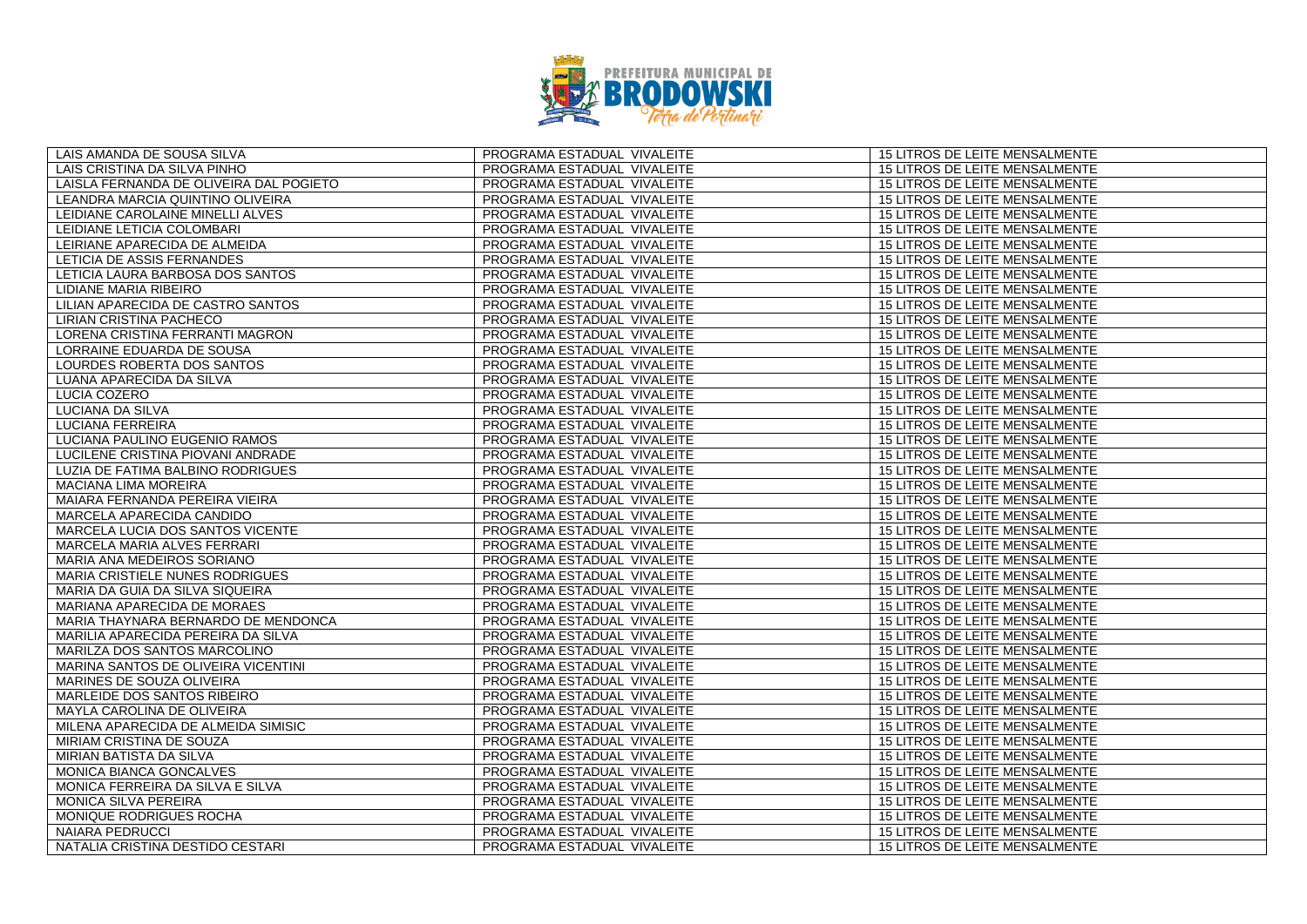

| NATALIA FRANCIELI FERREIRA DA SILVA            | PROGRAMA ESTADUAL VIVALEITE | 15 LITROS DE LEITE MENSALMENTE        |
|------------------------------------------------|-----------------------------|---------------------------------------|
| NATALIA FRANCISCO DOS SANTOS TOLOI             | PROGRAMA ESTADUAL VIVALEITE | 15 LITROS DE LEITE MENSALMENTE        |
| NATALIA MIRIELEN TORRES                        | PROGRAMA ESTADUAL VIVALEITE | 15 LITROS DE LEITE MENSALMENTE        |
| NATALINA MONTEIRO SOBRINHO                     | PROGRAMA ESTADUAL VIVALEITE | 15 LITROS DE LEITE MENSALMENTE        |
| NATHALIA CESCON MARANTE GONCALVES              | PROGRAMA ESTADUAL VIVALEITE | 15 LITROS DE LEITE MENSALMENTE        |
| NATHALIA LAUANY BATISTA DO NASCIMENTO SIQUEIRA | PROGRAMA ESTADUAL VIVALEITE | 15 LITROS DE LEITE MENSALMENTE        |
| NATHALIE CRISTHINI MARTINS RODRIGUES           | PROGRAMA ESTADUAL VIVALEITE | <b>15 LITROS DE LEITE MENSALMENTE</b> |
| NATHALIE CRISTHINI MARTINS RODRIGUES           | PROGRAMA ESTADUAL VIVALEITE | 15 LITROS DE LEITE MENSALMENTE        |
| PAMELA GLEICE DE JESUS GOMES SOARES            | PROGRAMA ESTADUAL VIVALEITE | 15 LITROS DE LEITE MENSALMENTE        |
| PAOLA CRISTINA MARTINS MARQUES                 | PROGRAMA ESTADUAL VIVALEITE | 15 LITROS DE LEITE MENSALMENTE        |
| PATRICIA BARBATO MARQUES                       | PROGRAMA ESTADUAL VIVALEITE | 15 LITROS DE LEITE MENSALMENTE        |
| PRISCILA REGINA BRAGA                          | PROGRAMA ESTADUAL VIVALEITE | <b>15 LITROS DE LEITE MENSALMENTE</b> |
| RAFAELA DE SOUSA                               | PROGRAMA ESTADUAL VIVALEITE | 15 LITROS DE LEITE MENSALMENTE        |
| RAFAELA FARIAS DA ROCHA                        | PROGRAMA ESTADUAL VIVALEITE | 15 LITROS DE LEITE MENSALMENTE        |
| RAISSA EDUARDA FIGUEIREDO DOS SANTOS           | PROGRAMA ESTADUAL VIVALEITE | 15 LITROS DE LEITE MENSALMENTE        |
| RENATA CRISTINA MANHE BOLDRIN                  | PROGRAMA ESTADUAL VIVALEITE | 15 LITROS DE LEITE MENSALMENTE        |
| RENATA CRISTINA VILA VIEIRA                    | PROGRAMA ESTADUAL VIVALEITE | 15 LITROS DE LEITE MENSALMENTE        |
| RITA APARECIDA DE OLIVEIRA                     | PROGRAMA ESTADUAL VIVALEITE | 15 LITROS DE LEITE MENSALMENTE        |
| RITA CRISTINA FEITOZA QUITERA                  | PROGRAMA ESTADUAL VIVALEITE | 15 LITROS DE LEITE MENSALMENTE        |
| ROSANA QUINTINO DA SILVA                       | PROGRAMA ESTADUAL VIVALEITE | 15 LITROS DE LEITE MENSALMENTE        |
| ROSANGELA SILVA EDUARDO                        | PROGRAMA ESTADUAL VIVALEITE | 15 LITROS DE LEITE MENSALMENTE        |
| ROSEANE RODRIGUES DA SILVA ALMEIDA             | PROGRAMA ESTADUAL VIVALEITE | 15 LITROS DE LEITE MENSALMENTE        |
| ROSELAINE APARECIDA DE PAULA                   | PROGRAMA ESTADUAL VIVALEITE | 15 LITROS DE LEITE MENSALMENTE        |
| ROSELI APARECIDA FERRAREZ                      | PROGRAMA ESTADUAL VIVALEITE | 15 LITROS DE LEITE MENSALMENTE        |
| ROSIANE RAMOS SOUSA                            | PROGRAMA ESTADUAL VIVALEITE | <b>15 LITROS DE LEITE MENSALMENTE</b> |
| ROSICLEIDE VIANA DA SILVA                      | PROGRAMA ESTADUAL VIVALEITE | 15 LITROS DE LEITE MENSALMENTE        |
| SABRINA GIOVANA DOS SANTOS                     | PROGRAMA ESTADUAL VIVALEITE | 15 LITROS DE LEITE MENSALMENTE        |
| SANDRA DANIELA BARTHOLOMEU                     | PROGRAMA ESTADUAL VIVALEITE | 15 LITROS DE LEITE MENSALMENTE        |
| SANDRA DANIELA BARTHOLOMEU                     | PROGRAMA ESTADUAL VIVALEITE | 15 LITROS DE LEITE MENSALMENTE        |
| SHAIANE STEPHANIE DOS SANTOS LIMA              | PROGRAMA ESTADUAL VIVALEITE | 15 LITROS DE LEITE MENSALMENTE        |
| SIDALVA PEREIRA DOS SANTOS                     | PROGRAMA ESTADUAL VIVALEITE | 15 LITROS DE LEITE MENSALMENTE        |
| SIMONE APARECIDA BARBOSA                       | PROGRAMA ESTADUAL VIVALEITE | 15 LITROS DE LEITE MENSALMENTE        |
| SIMONE RODRIGUES BARBOSA                       | PROGRAMA ESTADUAL VIVALEITE | 15 LITROS DE LEITE MENSALMENTE        |
| SIMONE ROSANA DA SILVA                         | PROGRAMA ESTADUAL VIVALEITE | 15 LITROS DE LEITE MENSALMENTE        |
| SOLANGE DA SILVA PAULA                         | PROGRAMA ESTADUAL VIVALEITE | 15 LITROS DE LEITE MENSALMENTE        |
| SONIA CRISTINA BARBOSA                         | PROGRAMA ESTADUAL VIVALEITE | 15 LITROS DE LEITE MENSALMENTE        |
| STEFANI RAINHA DA SILVA CACHOEIRA              | PROGRAMA ESTADUAL VIVALEITE | 15 LITROS DE LEITE MENSALMENTE        |
| SUELI DE FATIMA DA SILVA                       | PROGRAMA ESTADUAL VIVALEITE | 15 LITROS DE LEITE MENSALMENTE        |
| SUSAMARA BARBOSA                               | PROGRAMA ESTADUAL VIVALEITE | 15 LITROS DE LEITE MENSALMENTE        |
| SUZANA BEZERRA UCHOA                           | PROGRAMA ESTADUAL VIVALEITE | 15 LITROS DE LEITE MENSALMENTE        |
| TAILA CRISTINA DE SOUZA GULLO                  | PROGRAMA ESTADUAL VIVALEITE | 15 LITROS DE LEITE MENSALMENTE        |
| TAINA DOS SANTOS ALVES                         | PROGRAMA ESTADUAL VIVALEITE | 15 LITROS DE LEITE MENSALMENTE        |
| TAINA OLIVEIRA DA SILVA                        | PROGRAMA ESTADUAL VIVALEITE | 15 LITROS DE LEITE MENSALMENTE        |
| TAINARA ROSA MARTINS                           | PROGRAMA ESTADUAL VIVALEITE | 15 LITROS DE LEITE MENSALMENTE        |
| TAIS CRISTINA DA SILVA OLIVEIRA                | PROGRAMA ESTADUAL VIVALEITE | 15 LITROS DE LEITE MENSALMENTE        |
| TALIANE CRISTINA MAGALINI PEREIRA              | PROGRAMA ESTADUAL VIVALEITE | 15 LITROS DE LEITE MENSALMENTE        |
| TALITA VITORIA OLIVEIRA DA SILVA               | PROGRAMA ESTADUAL VIVALEITE | 15 LITROS DE LEITE MENSALMENTE        |